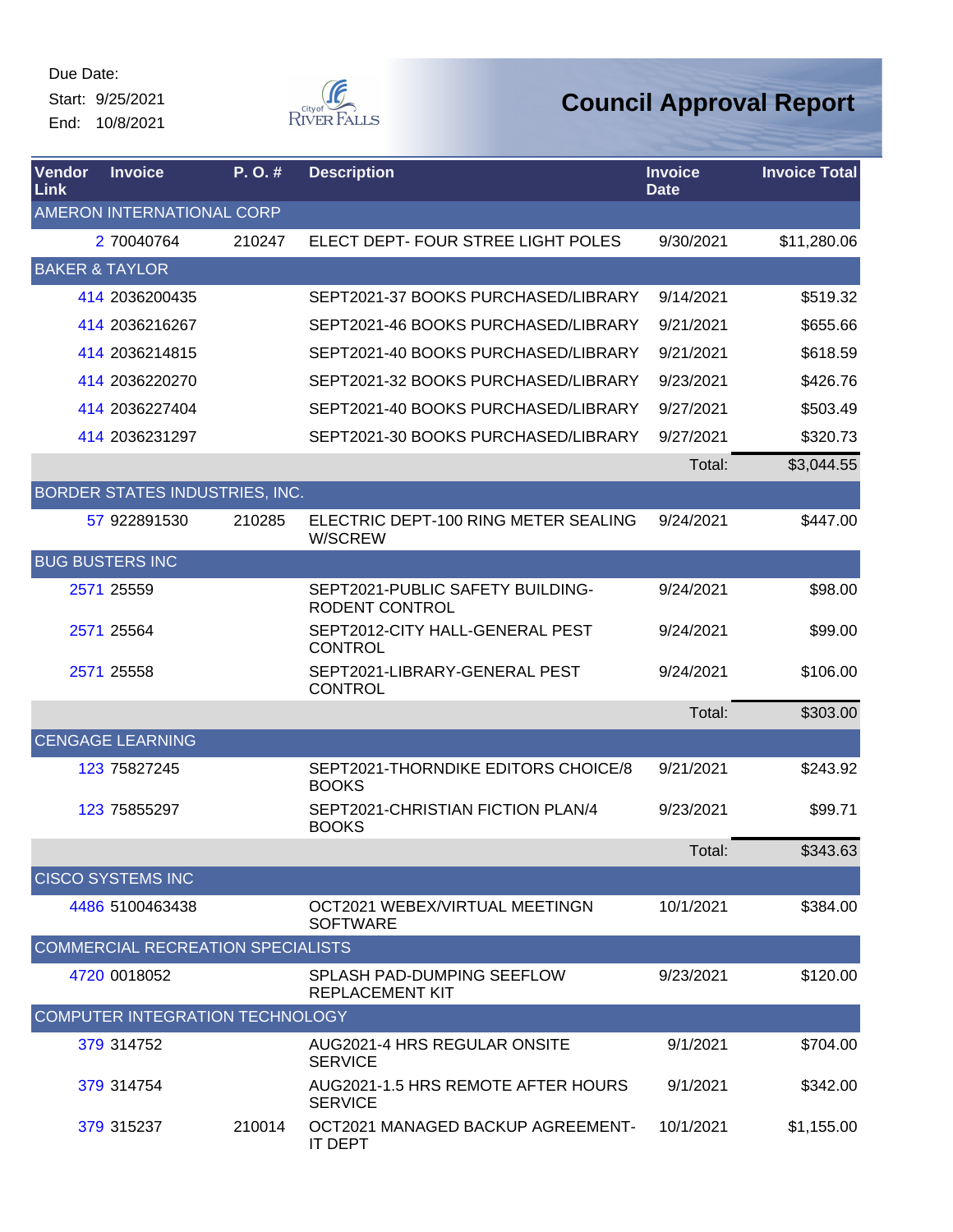Start: 9/25/2021 End: 10/8/2021



| Vendor<br>Link   | <b>Invoice</b>                     | P. O. # | <b>Description</b>                                       | <b>Invoice</b><br><b>Date</b> | <b>Invoice Total</b> |
|------------------|------------------------------------|---------|----------------------------------------------------------|-------------------------------|----------------------|
|                  | 379 315381                         | 210013  | OCT2021 MANAGED SERVICES<br><b>AGREEMENT-IT DEPT</b>     | 10/1/2021                     | \$4,097.60           |
|                  |                                    |         |                                                          | Total:                        | \$6,298.60           |
|                  | CORPORATE FLEET SERVICES, INC      |         |                                                          |                               |                      |
|                  | 2786 82796                         | 210023  | OCT2021 LEASE PYMTS FOR THREE<br>POLICE VEHICLES         | 10/1/2021                     | \$1,007.20           |
|                  | <b>CRESCENT ELECTRIC SUPPLY CO</b> |         |                                                          |                               |                      |
|                  | 80 S509130361.00 210163<br>1       |         | ELEC DEPT-PVC POWER DUCT CONDUIT                         | 9/10/2021                     | \$2,080.00           |
|                  | <b>CROIX AREA FENCE</b>            |         |                                                          |                               |                      |
|                  | 2567 SEPT2021                      |         | <b>TRIANGELS PARK - FENCE REPAIR</b>                     | 9/24/2021                     | \$213.63             |
|                  | DELTA DENTAL OF WISCONISN INC      |         |                                                          |                               |                      |
|                  | 2572 1667179                       |         | <b>OCT VISION</b>                                        | 10/1/2021                     | \$442.52             |
|                  | 2572 1667180                       |         | <b>OCT VISION - RETIREE</b>                              | 10/1/2021                     | \$6.21               |
|                  |                                    |         |                                                          | Total:                        | \$448.73             |
| <b>DEMCO INC</b> |                                    |         |                                                          |                               |                      |
|                  | 577 7000805                        |         | LIBRARY-CD CASE SLEEVES/LABEL<br>PROTECTORS/LABELS       | 9/3/2021                      | \$151.47             |
|                  | 577 7010835                        |         | LIBRARY-60 QUICK GARD FLEX MAGAZINE<br><b>SIZE</b>       | 9/22/2021                     | \$582.95             |
|                  |                                    |         |                                                          | Total:                        | \$734.42             |
|                  | <b>DOHMEIER LOGAN</b>              |         |                                                          |                               |                      |
|                  | 2289 OCT2021TRAV<br>EL             |         | OCT2021-PEWAUKEE WI TRAVEL PER<br><b>DIEM-WCTC CLASS</b> | 9/28/2021                     | \$137.50             |
| <b>EFTPS</b>     |                                    |         |                                                          |                               |                      |
|                  | 7 71285                            |         | PAYROLL PERIOD 9/20/21 - 10/03/21                        | 10/8/2021                     | \$73,475.26          |
|                  | <b>EHLERS COMPANIES</b>            |         |                                                          |                               |                      |
|                  | 4344 88168                         | 210289  | 2021 TID NUMBER 18 CREATION                              | 9/9/2021                      | \$9,500.00           |
|                  | EO JOHNSON CO. INC                 |         |                                                          |                               |                      |
|                  | 98 30170021                        |         | OCT2021 LIBRARY RICOH MP C4504<br><b>COPIER</b>          | 10/1/2021                     | \$125.74             |
|                  | <b>EXPRESS PERSONNEL SERVICES</b>  |         |                                                          |                               |                      |
|                  | 109 26059286                       | 210181  | WKEND 9/19/21-PUBLIC WORKS TEMPS-<br>29.25HRS            | 9/22/2021                     | \$593.25             |
|                  | 109 26059287                       | 210181  | WKEND 9/19/21-J.CASEY TEMP-4.53 HRS                      | 9/22/2021                     | \$106.55             |
|                  | 109 26095785                       | 210181  | WKEND 9/26/21-PUBLIC WORKS TEMPS-<br>29.42 HRS           | 9/29/2021                     | \$591.35             |
|                  | 109 26095786                       | 210181  | WKEND 9/26/21-J.ISHAM FORESTRY TEMP-<br>3.11 HOURS       | 9/29/2021                     | \$73.15              |
|                  |                                    |         |                                                          | Total:                        | \$1,364.30           |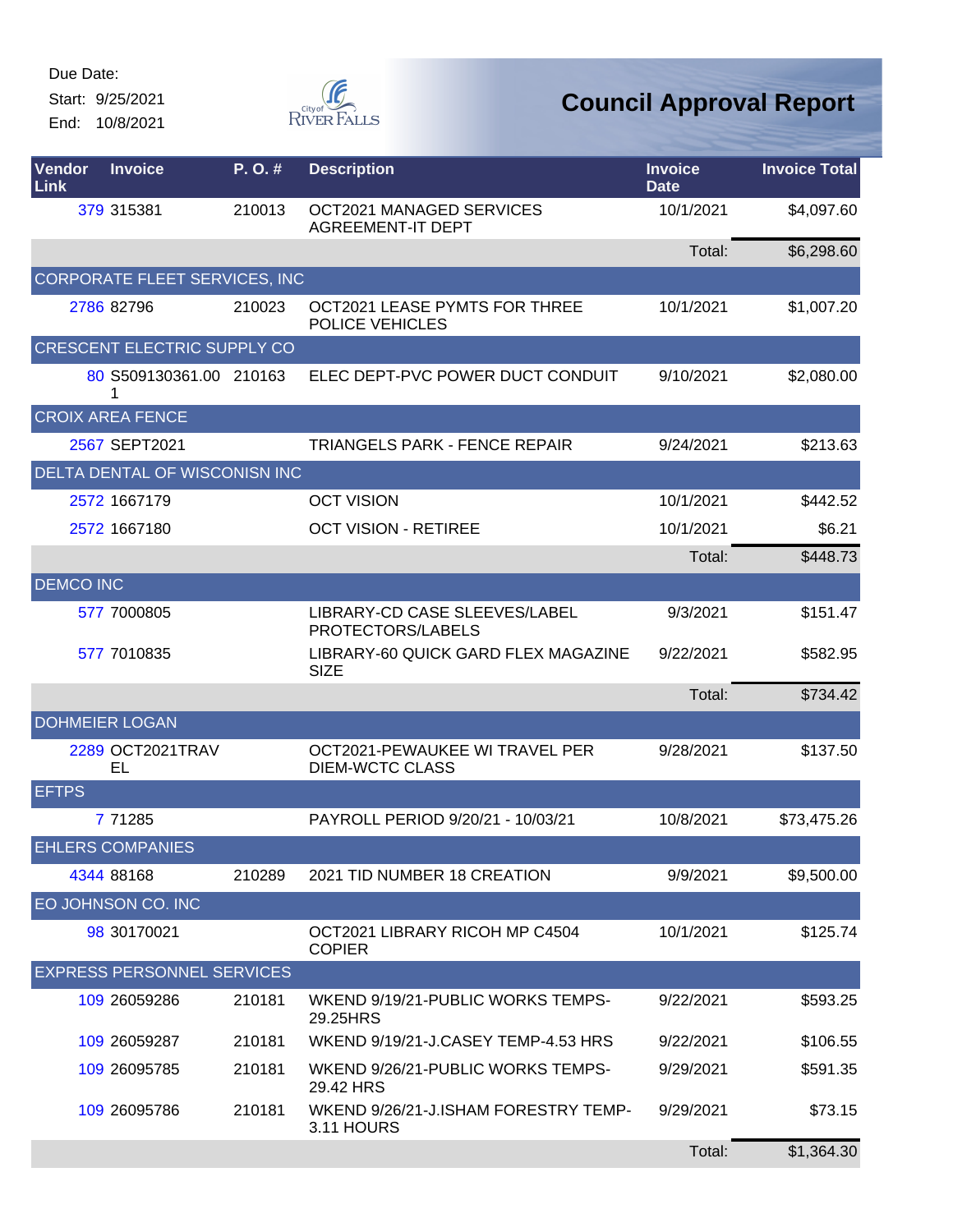Start: 9/25/2021 End: 10/8/2021



| <b>Vendor</b><br>Link | <b>Invoice</b>                       | P. O. # | <b>Description</b>                                 | <b>Invoice</b><br><b>Date</b> | <b>Invoice Total</b> |
|-----------------------|--------------------------------------|---------|----------------------------------------------------|-------------------------------|----------------------|
|                       | <b>FAMILY FRESH MARKET #322</b>      |         |                                                    |                               |                      |
|                       | 112 SEPT2021REST<br><b>ITUTION</b>   |         | RESTITUTION-RETAIL THEFT #4N808CTJN8               | 9/28/2021                     | \$73.37              |
|                       | <b>FBG SERVICE CORPORATION</b>       |         |                                                    |                               |                      |
|                       | 364 910068                           | 210246  | SEPT2021 CLEANING OF MULTIPLE<br><b>BUILDINGS</b>  | 9/30/2021                     | \$5,731.00           |
|                       | FIRST NATIONAL BANK - RF SECTION 125 |         |                                                    |                               |                      |
|                       | 6 71284                              |         | PAYROLL PERIOD 9/20/21 - 10/03/21                  | 10/8/2021                     | \$3,652.83           |
| <b>GRAEF-USA INC</b>  |                                      |         |                                                    |                               |                      |
|                       | 4765 0117012                         | 210150  | THROUGH JULY2021- SHOPKO<br><b>STORMWATER POND</b> | 9/2/2021                      | \$2,243.50           |
|                       | <b>GRAPHIC DESIGN INC</b>            |         |                                                    |                               |                      |
|                       | 598 QB40033                          |         | <b>BUSINESS CARDS-</b><br>SHIVELY/ELLNER/BURNS     | 9/21/2021                     | \$56.00              |
|                       | HARTUNG ELECTRIC LLC                 |         |                                                    |                               |                      |
|                       | 158 4163                             |         | POLICE DEPT-ADD OUTLETS/ELEC<br><b>MATERIALS</b>   | 9/1/2021                      | \$359.00             |
|                       | <b>HEALTH PARTNERS</b>               |         |                                                    |                               |                      |
|                       | 356 107436949                        |         | <b>OCT INSURANCE</b>                               | 10/1/2021                     | \$176,801.08         |
|                       | HECHT ENTERTAINMENT LLC              |         |                                                    |                               |                      |
|                       | 2446 694                             |         | POLICE DEPT-INFLATABLE/SANDBAGS                    | 9/1/2021                      | \$175.00             |
|                       | HUEBSCH LAUNDRY COMPANY              |         |                                                    |                               |                      |
|                       | 146 20098641                         | 210066  | 9/1/21 LIBRARY RUG SERVICE                         | 9/1/2021                      | \$84.75              |
|                       | 146 20099945                         | 210066  | 9/8/21 POLICE DEPT RUG SERVICE                     | 9/8/2021                      | \$36.74              |
|                       | 146 20099969                         | 210066  | 9/8/21 WASTEWATER PLANT RUG SERVICE                | 9/8/2021                      | \$49.88              |
|                       | 146 20099967                         | 210066  | 9/8/21 CITY HALL RUG SERVICE                       | 9/8/2021                      | \$59.26              |
|                       | 146 20101272                         | 210066  | 9/15/21 LIBRARY RUG SERVICE                        | 9/15/2021                     | \$31.05              |
|                       | 146 10163890                         | 210035  | 9/22/21 ELECTRIC DEPT UNIFORMS                     | 9/22/2021                     | \$298.95             |
|                       | 146 10163891                         | 210026  | 9/22/21 WATER DEPT UNIFORMS                        | 9/22/2021                     | \$50.42              |
|                       | 146 10163892                         | 210021  | 9/22/21 PUBLIC WORKS UNIFORMS                      | 9/22/2021                     | \$106.37             |
|                       | 146 30006918                         |         | AMANDA FURLONG-10 SHIRTS/UNIFORM                   | 9/22/2021                     | \$137.00             |
|                       | 146 20102580                         | 210066  | 9/22/21 POLICE DEPT RUG SERVICE                    | 9/22/2021                     | \$36.74              |
|                       | 146 20102602                         | 210066  | 9/22/21 CITY HALL RUG SERVICE                      | 9/22/2021                     | \$59.26              |
|                       | 146 10163893                         | 210026  | 9/22/21 WASTEWATER DEPT UNIFORMS                   | 9/22/2021                     | \$37.67              |
|                       | 146 10165972                         | 210035  | 9/29/21 ELECTRIC DEPT UNIFORMS                     | 9/29/2021                     | \$298.95             |
|                       | 146 10165973                         | 210026  | 9/29/21 WATER DEPT UNIFORMS                        | 9/29/2021                     | \$50.42              |
|                       | 146 10165974                         | 210021  | 9/29/21 PUBLIC WORKS UNIFORMS                      | 9/29/2021                     | \$108.72             |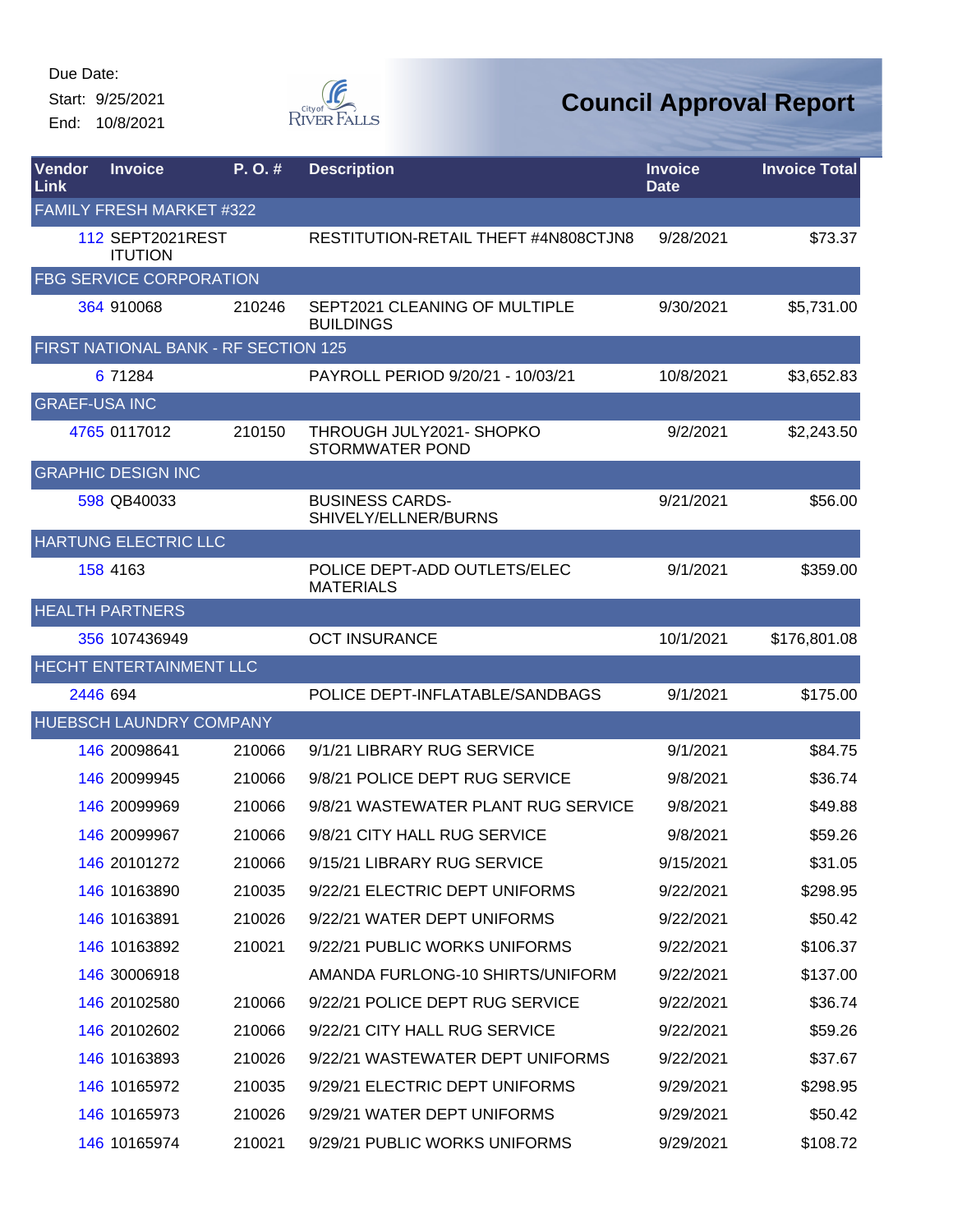Start: 9/25/2021

End: 10/8/2021



| Vendor<br>Link      | <b>Invoice</b>                     | P.O.#  | <b>Description</b>                                         | <b>Invoice</b><br><b>Date</b> | <b>Invoice Total</b> |
|---------------------|------------------------------------|--------|------------------------------------------------------------|-------------------------------|----------------------|
|                     | 146 10165975                       | 210026 | 9/29/21 WASTEWATER UNIFORMS                                | 9/29/2021                     | \$37.67              |
|                     | 146 20103898                       | 210066 | 9/29/21 LIBRARY RUG SERVICE                                | 9/29/2021                     | \$84.75              |
|                     |                                    |        |                                                            | Total:                        | \$1,568.60           |
| <b>INFOSEND INC</b> |                                    |        |                                                            |                               |                      |
|                     | 150 197582                         | 210012 | AUG2021 RFMU MONTHLY STMTS/MAIL<br><b>SERVICE</b>          | 9/1/2021                      | \$3,399.10           |
|                     |                                    |        | INTERNATIONAL CITY MGMT ASSOC RETIREMENT CORP              |                               |                      |
|                     | 1 71280                            |        | PAYROLL PERIOD 9/20/21 - 10/03/21                          | 10/8/2021                     | \$17,585.42          |
|                     | 1 71281                            |        | PAYROLL PERIOD 9/20/21 - 10/03/21                          | 10/8/2021                     | \$726.60             |
|                     |                                    |        |                                                            | Total:                        | \$18,312.02          |
|                     | JOHNSON, MICHAEL G                 |        |                                                            |                               |                      |
|                     | 3459 5382                          |        | RFPD STAFF ENTRY DOOR/OCTAGON<br><b>BLDG WORK</b>          | 9/24/2021                     | \$420.00             |
|                     | <b>KRAMER WELL DRILLING LLC</b>    |        |                                                            |                               |                      |
|                     | 4798 21-157                        | 210268 | REPLACEMENT PRIMARY AND<br>SECONDARY/KARI LN & WISC        | 9/1/2021                      | \$1,110.00           |
|                     | 4798 21-156                        | 210267 | <b>ELECTRIC SERVICE FAILURE</b><br>REPLACEMENT/WASSON ST   | 9/1/2021                      | \$735.00             |
|                     |                                    |        |                                                            | Total:                        | \$1,845.00           |
|                     | <b>LAKES COFFEE LLC</b>            |        |                                                            |                               |                      |
|                     | 4064 15246                         |        | 8/3/21 POLIC DEPT COFFEE ORDER                             | 9/1/2021                      | \$44.50              |
|                     | 4064 15641                         |        | SEPT2021 LIBRARY COFFEE ORDER                              | 9/21/2021                     | \$89.20              |
|                     | 4064 15665                         |        | CITY HALL ORDER - POPCORN FOR<br><b>BREAKROOM MACHINE</b>  | 9/22/2021                     | \$30.00              |
|                     |                                    |        |                                                            | Total:                        | \$163.70             |
|                     | <b>LARSON, CHARLES</b>             |        |                                                            |                               |                      |
|                     | 1953 2021SAFETYFO<br><b>OTWEAR</b> |        | 2021 SAFETY FOOTWEAR<br><b>REIMBURSEMENT</b>               | 9/30/2021                     | \$150.00             |
|                     | <b>LEAGUE OF MINNESOTA CITIES</b>  |        |                                                            |                               |                      |
|                     | 660 353604                         |        | 9/22-10/12 PUBLIC WORKS MAINT WORKER<br><b>ONLINE AD</b>   | 9/22/2021                     | \$230.00             |
|                     | 660 ONLINEACCES<br>S               |        | <b>MN LOCAL GOVERNMENT</b><br>SALARY/BENEFIT SURVEY ACCESS | 10/1/2021                     | \$650.00             |
|                     |                                    |        |                                                            | Total:                        | \$880.00             |
|                     | LEXISNEXIS RISK DATA MGMT INC      |        |                                                            |                               |                      |
|                     | 3765 1703497-<br>20210930          |        | SEPT2021 ADVANCED PEOPLE SEARCH<br><b>FEES</b>             | 9/30/2021                     | \$53.05              |
|                     | LINEHAN OUTDOOR SERVICES LLC       |        |                                                            |                               |                      |
|                     | 1570 1338                          | 210151 | SEPT2021 WHITETAIL RIDGE CORP PARK<br><b>MOWING</b>        | 9/30/2021                     | \$1,140.00           |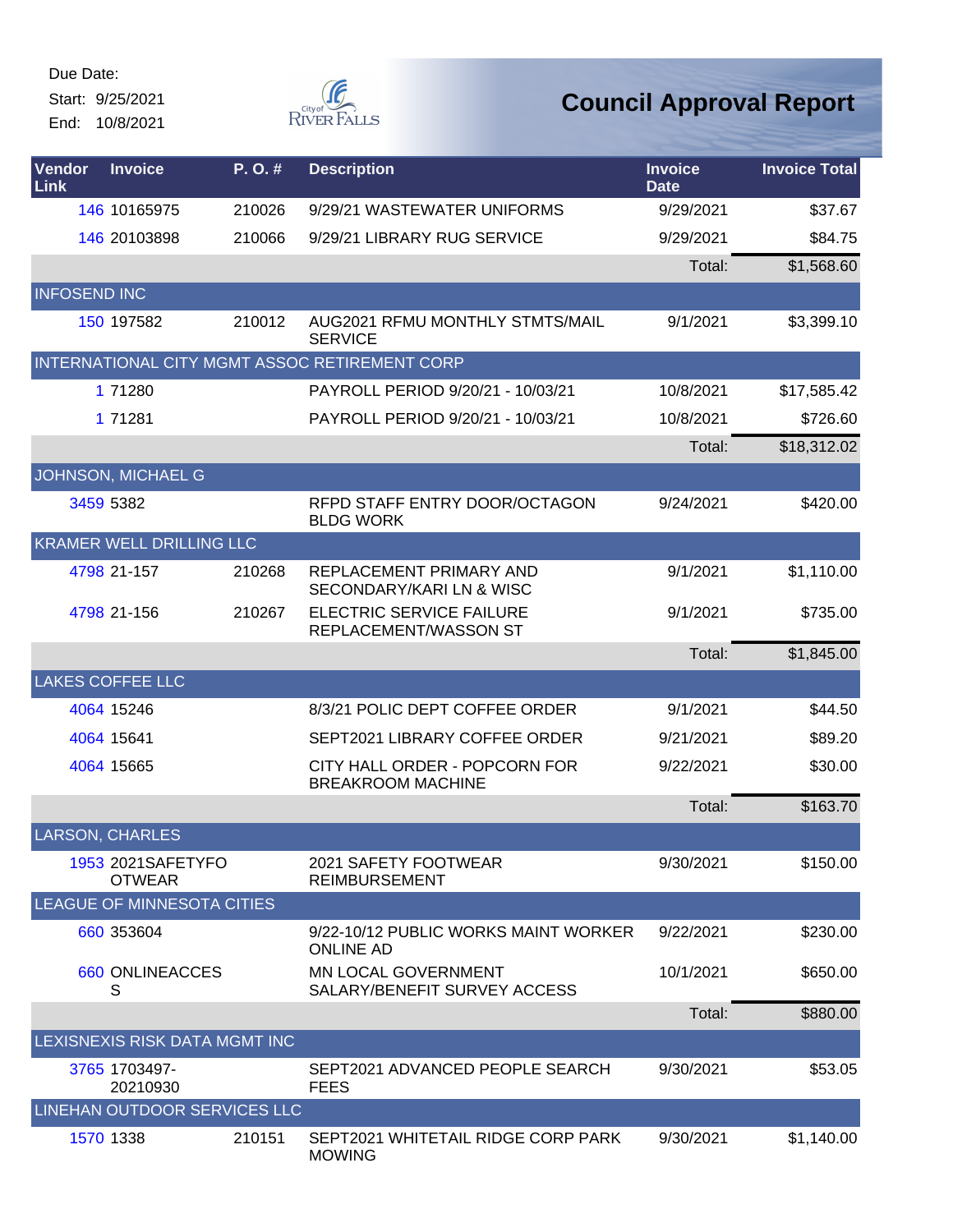Start: 9/25/2021 End: 10/8/2021



| Vendor<br>Link         | <b>Invoice</b>                   | P.O.#  | <b>Description</b>                                         | <b>Invoice</b><br><b>Date</b> | <b>Invoice Total</b> |
|------------------------|----------------------------------|--------|------------------------------------------------------------|-------------------------------|----------------------|
|                        | 1570 1337                        | 210152 | SEPT2021 STERLING PONDS CORPORATE<br><b>PARK</b>           | 9/30/2021                     | \$500.00             |
|                        | 1570 1336                        | 210147 | SEPT2021 POLICE DEPT MOWING                                | 9/30/2021                     | \$300.00             |
|                        | 1570 1335                        | 210145 | SEPT2021 STERLING PONDS LAWN CARE                          | 9/30/2021                     | \$1,880.00           |
|                        |                                  |        |                                                            | Total:                        | \$3,820.00           |
|                        | <b>LOFFLER COMPANIES INC</b>     |        |                                                            |                               |                      |
|                        | 182 3833756                      |        | SEPT2021 WASTEWATER DEPT<br>OVERAGES/KONICA MINOLTA        | 9/27/2021                     | \$11.57              |
| <b>MICHAEL DARROW</b>  |                                  |        |                                                            |                               |                      |
|                        | 4835 1010                        | 210249 | SEPT2021 MIKE DARROW CONSULTING<br><b>SERVICES</b>         | 9/30/2021                     | \$3,300.00           |
|                        |                                  |        | MIDAMERICA ADMINISTRATIVE & RETIREMENT SOLUTIONS           |                               |                      |
|                        | 500 71287                        |        | PAYROLL PERIOD 9/20/21 - 10/03/21                          | 10/8/2021                     | \$867.12             |
| <b>MIDWEST TAPE</b>    |                                  |        |                                                            |                               |                      |
|                        | 409 501005036                    |        | SEPT2021-FOUR DVDS<br>PURCHASED/LIBRARY                    | 9/17/2021                     | \$89.96              |
|                        | 409 501005034                    |        | SEPT2021-APPLES NEVER FALL<br>AUDIOBOOK/LIBRARY            | 9/17/2021                     | \$44.99              |
|                        |                                  |        |                                                            | Total:                        | \$134.95             |
| MOORE, KEVIN           |                                  |        |                                                            |                               |                      |
|                        | 448 OCT2021TRAV<br>EL            |        | OCT2021-PEWAUKEE WI TRAVEL PER<br><b>DIEM-WCTC CLASS</b>   | 9/28/2021                     | \$137.50             |
| <b>MUELLER, ALYSSA</b> |                                  |        |                                                            |                               |                      |
|                        | 4601 OCT2021PERDI<br>EM          |        | OCT2021 GREEN BAY TRAVEL PER<br><b>DIEM/LEAGUE CONF</b>    | 10/1/2021                     | \$428.58             |
|                        | 4601 OCT2021REIMB<br><b>URSE</b> |        | REIMBURSE-LEAGUE CONF REGISTRATION                         | 10/1/2021                     | \$270.00             |
|                        |                                  |        |                                                            | Total:                        | \$698.58             |
|                        | NORTHERN LAKE SERVICE INC        |        |                                                            |                               |                      |
|                        | 200 406254                       |        | AUG2021 WATER SAMPLE TESTING                               | 9/1/2021                      | \$586.00             |
|                        | PAYMENT SERVICE NETWORK INC      |        |                                                            |                               |                      |
|                        | 206 245331                       |        | SEPT2021 RFMU PAYMENT SERVICES                             | 9/30/2021                     | \$524.20             |
| <b>PELION BENEFITS</b> |                                  |        |                                                            |                               |                      |
|                        | 5 DAVISON<br><b>RETIREE</b>      |        | DAVISON FROZEN SICK PTO TO PELION                          | 9/24/2021                     | \$12,054.65          |
|                        | 5 71283                          |        | PAYROLL PERIOD 9/20/21 - 10/03/21                          | 10/8/2021                     | \$288.63             |
|                        |                                  |        |                                                            | Total:                        | \$12,343.28          |
|                        | POSEL, ELIZABETH                 |        |                                                            |                               |                      |
|                        | 788 OCT2021TRAV<br>EL            |        | OCT2021-WI DELLS TRAVEL PER<br><b>DIEM/CRISIS NEG CONF</b> | 10/1/2021                     | \$87.50              |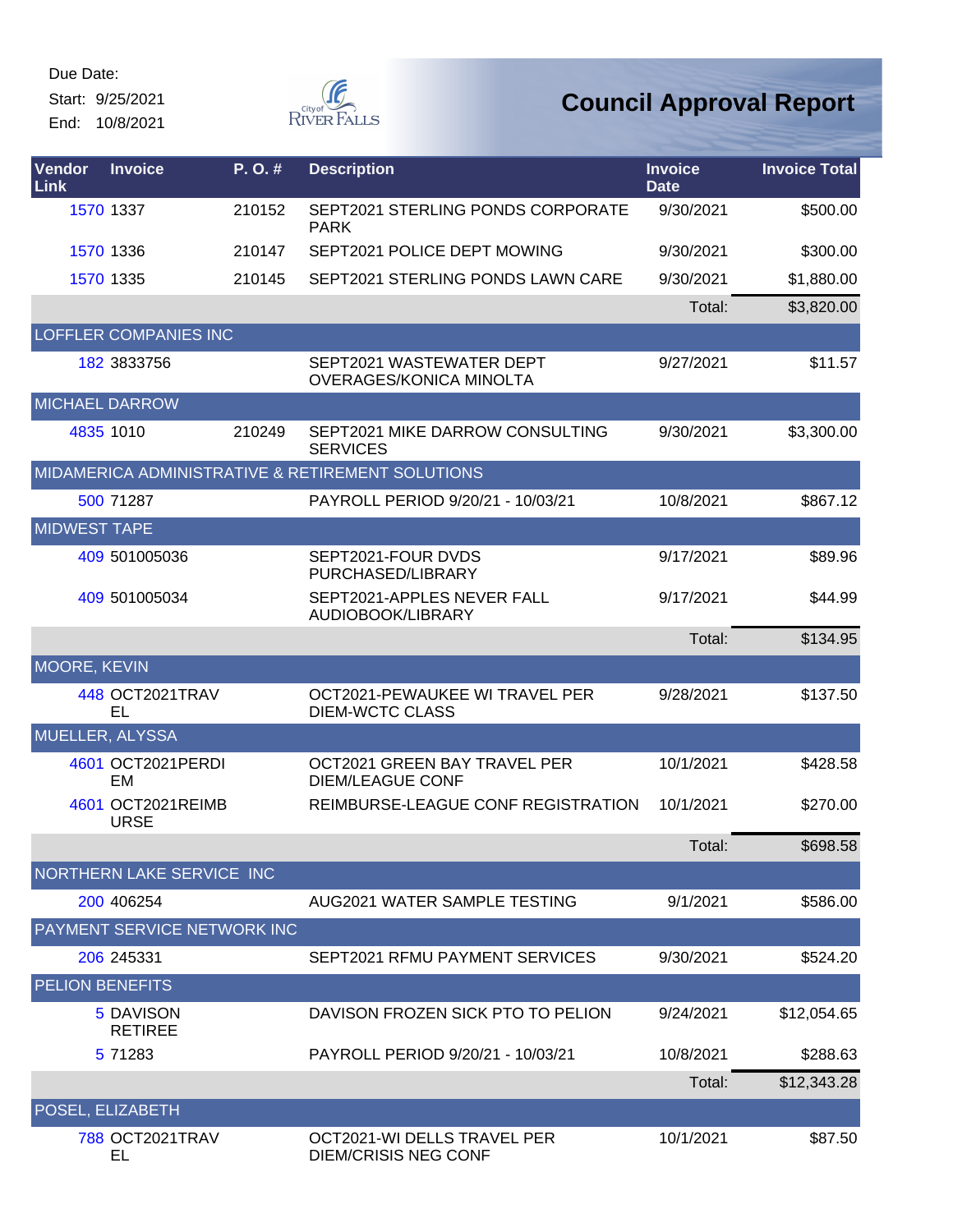Start: 9/25/2021 End: 10/8/2021



| <b>Vendor</b><br>Link  | <b>Invoice</b>                           | P.O.#  | <b>Description</b>                                          | <b>Invoice</b><br><b>Date</b> | <b>Invoice Total</b> |
|------------------------|------------------------------------------|--------|-------------------------------------------------------------|-------------------------------|----------------------|
| <b>REIMERS, RUTH A</b> |                                          |        |                                                             |                               |                      |
|                        | 155 SEPT2021                             |        | AMONG THE SAINTS AND THE SINNERS<br><b>BOOK</b>             | 9/30/2021                     | \$14.99              |
|                        | <b>RFMU PAYMENTS OR REFUNDS</b>          |        |                                                             |                               |                      |
|                        | 990610 BGRSLLC<br><b>REISSUE</b>         |        | <b>REISSUE-RFMU REFUND UTILITY</b><br>ACCT#8677-03          | 10/1/2021                     | \$339.33             |
|                        | 990610 STEVIEJAYPR<br><b>OPREISSUE</b>   |        | REISSUE-RFMU REFUND UTILITY<br>ACCT#5611-14                 | 10/1/2021                     | \$57.86              |
|                        |                                          |        |                                                             | Total:                        | \$397.19             |
|                        | <b>RIVER CITY STITCH</b>                 |        |                                                             |                               |                      |
|                        | 2526 33850                               |        | SEPT2021 CITY LOGOWEAR ORDER                                | 9/30/2021                     | \$2,434.47           |
|                        | RIVER FALLS CHAMBER OF COMMERCE INC      |        |                                                             |                               |                      |
|                        | 225 1027A                                |        | <b>LEADERSHIP ENROLLMENT-</b><br>VIESSMAN/HOSSZU            | 9/30/2021                     | \$800.00             |
|                        | 225 1024A                                |        | CHAMBER CHECKS-COVID VACCINE NIGHT                          | 9/30/2021                     | \$450.00             |
|                        | 225 1026A                                |        | SEPT2021 RFMU RESIDENTIAL INCENTIVE<br><b>CHAMBER CKS</b>   | 9/30/2021                     | \$653.00             |
|                        |                                          |        |                                                             | Total:                        | \$1,903.00           |
|                        | RIVER FALLS SENIOR CITIZENS              |        |                                                             |                               |                      |
|                        | 438 OCT2021                              |        | OCT2021 SENIOR CENTER                                       | 10/1/2021                     | \$500.00             |
| <b>RUNNING INC</b>     |                                          |        |                                                             |                               |                      |
|                        | 1573 25053                               | 200371 | SEPT2021 TAXI MANAGEMENT SERVICES                           | 9/30/2021                     | \$22,637.18          |
|                        | RURAL ELECTRIC SUPPLY COOPERATIVE        |        |                                                             |                               |                      |
|                        | 221 810424-00                            | 210292 | ONE 50 KVA PAD TRANSFORMER                                  | 9/23/2021                     | \$1,665.00           |
| <b>SAVATREE LLC</b>    |                                          |        |                                                             |                               |                      |
|                        | 772 9461133                              | 210191 | <b>AUG2021 CITY TREE SERVICES-</b><br>REMOVALS/HAUL         | 9/1/2021                      | \$17,160.00          |
|                        | SCHNEIDER LAWN CARE SERVICES LLC         |        |                                                             |                               |                      |
|                        | 1144 3707                                |        | SEPT2021 RESIDENT LAWN MAINT-BILLED<br><b>TO OWNERS</b>     | 9/30/2021                     | \$105.00             |
|                        | <b>SECURITY FINANCIAL BANK</b>           |        |                                                             |                               |                      |
|                        | <b>12 SCOTTJENSEN</b><br><b>GIFTCARD</b> |        | SCOTT JENSEN RETIREMENT GIFT CARD                           | 10/1/2021                     | \$154.95             |
|                        | SHORT ELLIOTT HENDRICKSON INC            |        |                                                             |                               |                      |
|                        | 244 411491                               |        | AUG2021-PAULSON/POWELL SIGNAL<br><b>CONTROLLER SETTINGS</b> | 9/14/2021                     | \$578.18             |
|                        | ST CROIX COUNTY HIGHWAY DEPARTMENT       |        |                                                             |                               |                      |
|                        | 956 2383                                 | 210114 | SEPT2021 CITY SPRAY PATCHING                                | 9/30/2021                     | \$4,870.39           |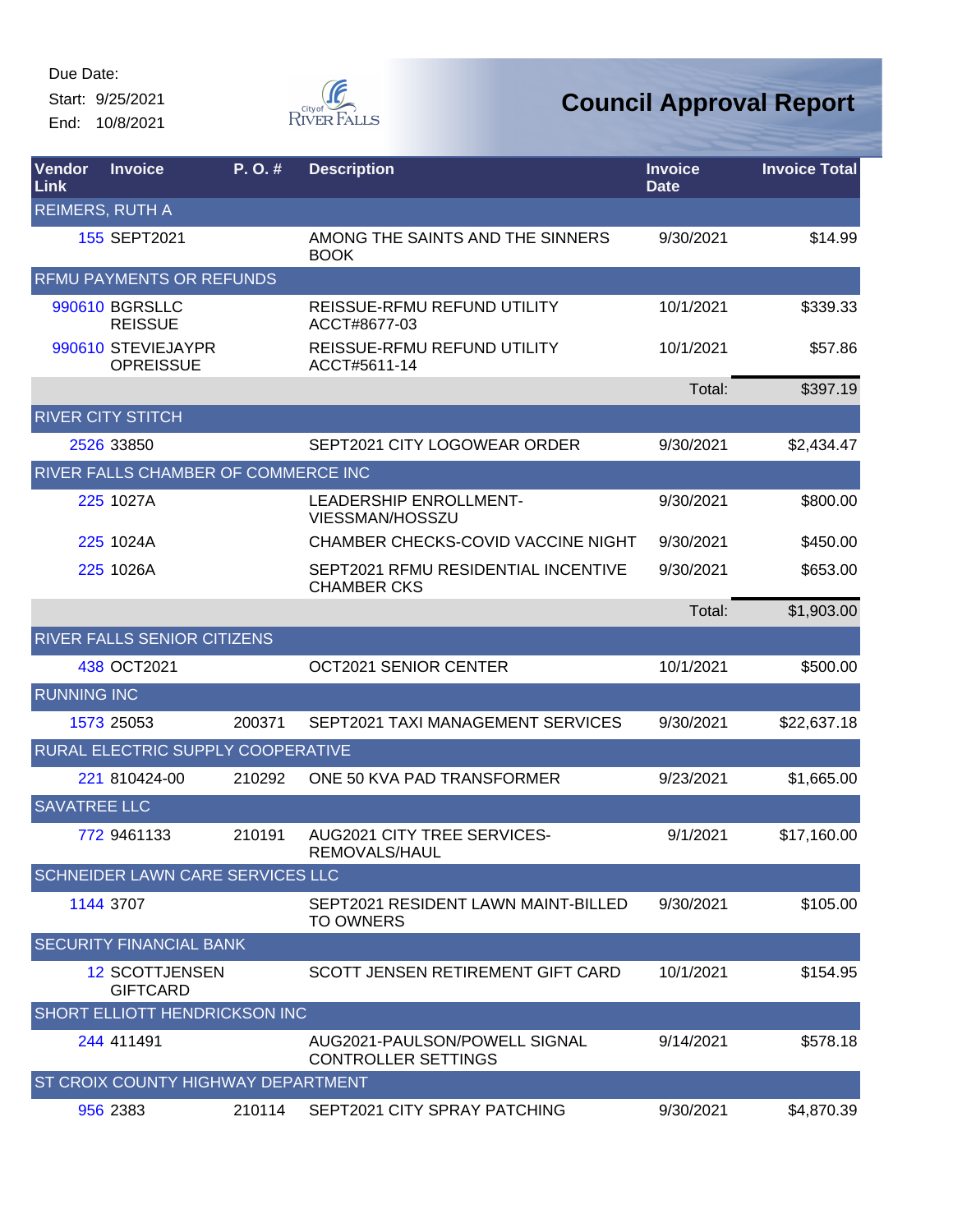Start: 9/25/2021 End: 10/8/2021



| Vendor<br>Link   | <b>Invoice</b>                           | P. O. # | <b>Description</b>                                           | <b>Invoice</b><br><b>Date</b> | <b>Invoice Total</b> |
|------------------|------------------------------------------|---------|--------------------------------------------------------------|-------------------------------|----------------------|
|                  | ST CROIX VALLEY NATURAL GAS CO           |         |                                                              |                               |                      |
|                  | 255 AUG2021                              |         | AUG2021 NATURAL GAS BILL                                     | 8/31/2021                     | \$1,935.45           |
| STAPLES INC - VT |                                          |         |                                                              |                               |                      |
|                  | 2376 #DET10146807/<br>SEPT21             |         | SEPT2021 OFFICE SUPPLIES-MULTIPLE<br><b>DEPTS</b>            | 9/30/2021                     | \$1,031.79           |
|                  | STATE OF WI, DEPT OF CHILDREN & FAMILIES |         |                                                              |                               |                      |
|                  | 328 71286                                |         | PAYROLL PERIOD 9/20 - 10/03<br>REMIT#7747159                 | 10/8/2021                     | \$340.31             |
|                  | <b>STATE TREASURER</b>                   |         |                                                              |                               |                      |
|                  | 260 OCT2021                              |         | OCT2021 ELECTRIC/WATER/SEWER BONDS                           | 10/1/2021                     | \$126,000.00         |
|                  | STUART C IRBY TOOL AND SAFETY            |         |                                                              |                               |                      |
|                  | 156 S012491711.00 210207<br>2            |         | ELECT DEPT-FOUR PAD MOUNT<br><b>TRANSFORMERS</b>             | 9/29/2021                     | \$7,240.00           |
|                  | TIERNEY BROTHERS, INC                    |         |                                                              |                               |                      |
|                  | 3255 853188                              | 210274  | Council Chambers A/V Equipment-Hanging<br>Microphone         | 9/21/2021                     | \$1,445.58           |
|                  | 3255 853991                              | 210274  | Council Chambers A/V Equip-LFP Four Arm<br><b>Dual Unive</b> | 9/30/2021                     | \$548.55             |
|                  |                                          |         |                                                              | Total:                        | \$1,994.13           |
|                  | <b>T-MOBILE USA INC</b>                  |         |                                                              |                               |                      |
|                  | 269 952886095/AUG<br>2021                |         | AUG2021 LIBRARY MOBILE INTERNET<br><b>CHARGES</b>            | 9/1/2021                      | \$774.90             |
|                  | 269 202109301525                         |         | LIBRARY - 15 HOT SPOTS                                       | 10/1/2021                     | \$3,874.50           |
|                  |                                          |         |                                                              | Total:                        | \$4,649.40           |
| <b>TRAVELERS</b> |                                          |         |                                                              |                               |                      |
|                  | 3027 OCT2021PYMT                         |         | 2021-2022 WORKERS<br>COMP/UMBRELLA/AUTO/COMMERCIAL           | 10/1/2021                     | \$86,712.00          |
|                  | UHL COMPANY INC                          |         |                                                              |                               |                      |
|                  | 446 66213                                | 210041  | OCT-DEC2021 LIBRARY/CITY<br>HALL/GLEN/HOFFMAN HVAC           | 10/1/2021                     | \$1,395.00           |
|                  | UNIVERSITY OF WISCONSIN SYSTEM           |         |                                                              |                               |                      |
|                  | 330 688903                               |         | SEPT2021 - FLUORIDE/WATER DEPT                               | 9/30/2021                     | \$52.00              |
|                  | <b>USIC HOLDINGS INC</b>                 |         |                                                              |                               |                      |
|                  | 4679 465704                              | 210011  | SEPT2021 SANITARY/SEWER LOCATE<br><b>SERVICE</b>             | 9/30/2021                     | \$2,530.94           |
|                  | 4679 465703                              | 210011  | SEPT2021 ELECTRIC/WATER LOCATE<br><b>SERVICE</b>             | 9/30/2021                     | \$5,346.28           |
|                  |                                          |         |                                                              | Total:                        | \$7,877.22           |